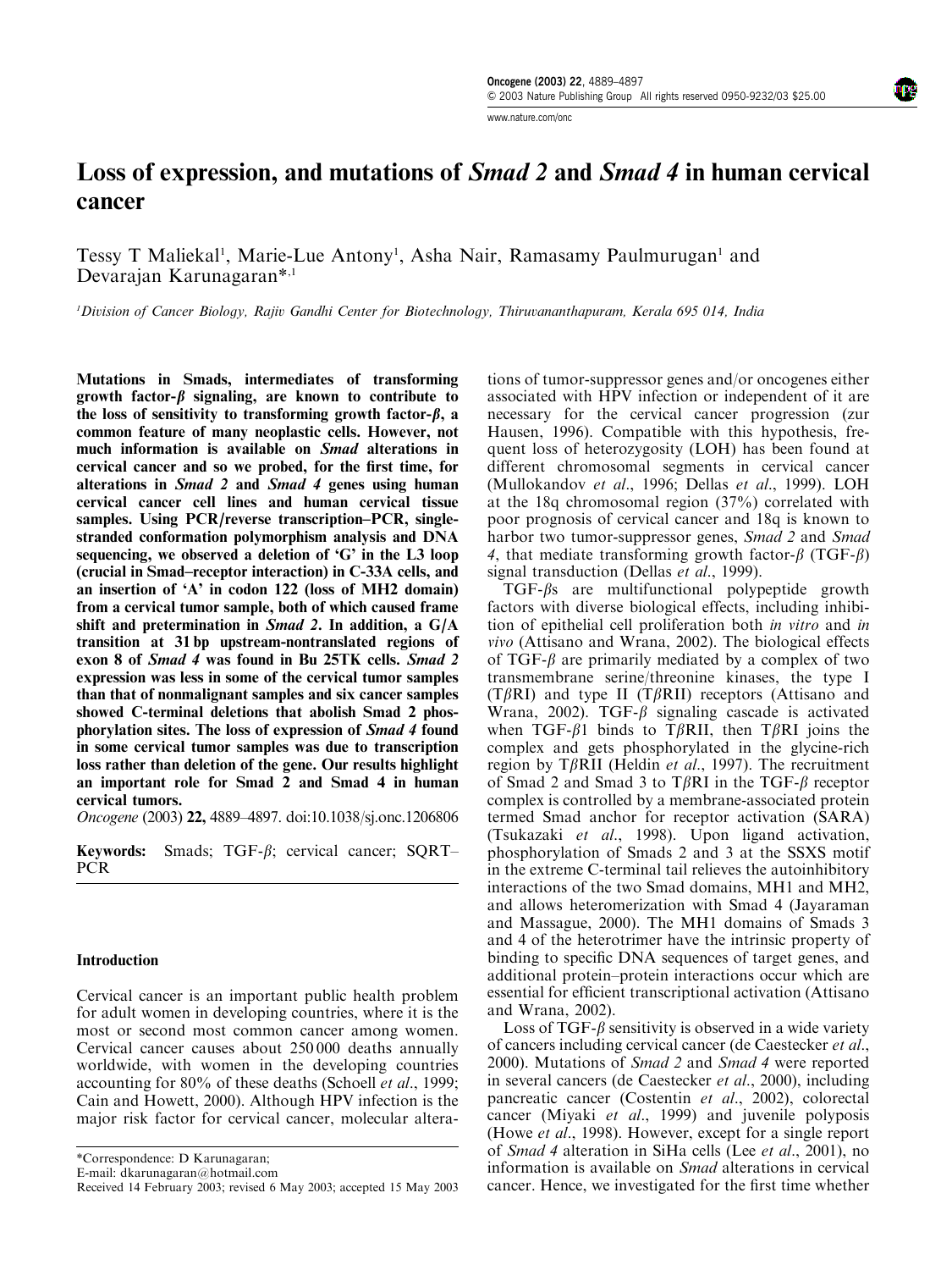there are any molecular alterations in Smad 2 and Smad 4 genes using human cervical cancer cell lines and tumor samples. Using a combination of PCR/RT–PCR, singlestranded conformation polymorphism (SSCP), DNA sequencing and semiquantitative RT–PCR (SQRT– PCR) methods, we report a novel Smad 2 mutation in a human cervical tumor sample and the Smad 2 and Smad 4 mutations in two of the six human cervical cancer cell lines and loss of expression of Smad 2 and Smad 4 in some of the cervical tumor samples analysed.

# Materials and methods

#### Tissue samples and cell lines

Fresh cervical tissues (malignant or nonmalignant) were collected from patients undergoing hysterectomy from Sri Avittam Thirunal Hospital for women, Thiruvananthapuram. Written consent was obtained from patients and bystanders before sample collection. Samples were snap-frozen in liquid nitrogen, and used immediately for RNA preparation or stored at  $-70^{\circ}$ C for DNA preparation and protein extraction and adjacent nonmalignant regions of each tumor sample were also used for analysis wherever possible. A pathologist, following Bethesda classification, carried out histopathological grading of the samples. SiHa cells (human cervical cancer cell line) were obtained from Dr Sudhir Krishna, National Center for Biological Sciences, Bangalore, India. Other cervical cancer cell lines used in this study were procured from the National Center for Cell Science, Pune, India. The cells were grown in monolayer culture in Dulbecco's modified Eagle's medium (Life Technologies Inc., USA) containing 10% FBS (Sigma, USA) and antibiotics  $(100 \text{ U/ml}$  penicillin and  $100 \mu\text{g/ml}$ streptomycin) in a humidified atmosphere of 5%  $CO<sub>2</sub>$  at 37°C.

# PCR analysis

Genomic DNA was isolated from frozen fresh tissue samples or cell lines by the standardized phenol/chloroform extraction method. Genomic DNA (100 ng) was used for the PCR amplification in a  $50 \mu l$  reaction mix containing 2.5 U Taq DNA polymerase (Promega) in  $1 \times$  reaction buffer, 1.5 mm  $MgCl<sub>2</sub>$ , 150  $\mu$ M dNTP mix and 25 pmol of sense and antisense primers (Life Technologies Inc., Genosys, Sigma). The PCR conditions included initial denaturation at  $94^{\circ}$ C for 3 min, 30 cycles of denaturation for 30 s and annealing at  $55^{\circ}$ C for 1 min followed by extension at  $72^{\circ}$ C for 1.5 min and final extension of PCR products was carried out at  $72^{\circ}$ C for 7 min. The annealing temp of C-amplification was  $50^{\circ}$ C, G-amplification was  $60^{\circ}$ C and that of full-length amplification was  $48^{\circ}$ C.

# RT–PCR analysis

Total RNA from fresh tissue samples or cell lines was isolated using Trizole reagent (Life Technologies Inc.), following the manufacturer's protocol. Total RNA  $(10 \mu g)$  was reverse transcribed to cDNA in a  $25 \mu l$  reaction mix containing 200 U of MMLV reverse transcriptase (Life Technologies Inc.) in  $1 \times$  reaction buffer with  $2 \mu g$  of random hexamer (New England BioLabs), 6 U of RNA guard (Amersham) and  $100 \mu$ M of dNTP mix. The reverse transcription was performed at 37 $\degree$ C for 1 h and heating at 90 $\degree$ C for 4 min followed by quick chilling inactivated the enzyme and  $2 \mu$  of the cDNA was used for PCR amplification.

#### SQRT–PCR analysis

SQRT–PCR was performed as described earlier (Barabas et al., 2001) and the cDNA synthesis was similar to RT–PCR, except that 5  $\mu$ g of RNA was used and 1.5  $\mu$ l of cDNA from the same RT mix was used for each gene amplification, taking  $\beta$ 2microglobulin as control. The PCR reaction mix for each gene was  $100 \mu l$  and the reaction was divided into equal parts, and amplified for different cycles, and amplification conditions were similar to PCR conditions for a particular region.

#### Single-strand conformation polymorphism (SSCP)

The amplified products (50 ng) were denatured in SSCP dye containing  $90\%$  formamide and 10 mm NaOH at 95 $\degree$ C for 7 min and quick chilled. The separated single strands were resolved in a nondenaturing 10% PAGE containing 5% glycerol buffered with  $0.5 \times$  TBE, for 14h at 20°C and the bands were visualized by silver staining (Lohmann et al., 1996).

#### DNA sequencing

The amplified products were used for sequencing with an ABI PRISM big dye terminator cycle sequencing ready reaction kit (Perkin-Elmer). The same primer sets used for the amplification were used for sequencing using an automated sequencer (ABI PRISM 310, Perkin-Elmer) and the analysis was performed using sequencing analysis software version 3.4.

#### Western blotting

Total cell lysates from fresh frozen tissue samples were prepared with RIPA lysis buffer  $(150 \text{ mm NaCl}, 1\% \text{ NP-}40,$ 0.5% deoxycholate and 1% SDS) on ice for 1 h and proteins were quantitated by Bradford's method according to the manufacturer's protocol (Bio-Rad). Samples  $(50 \mu g)$  protein) were resolved on 10% SDS–PAGE and transferred to a nitrocellulose membrane (hybond C-pure, Amersham) using a Bio-Rad Mini PROTEAN III apparatus. Smad 2 was detected with a polyclonal antibody that detects the N-terminal of the molecule (sc-6200, Santa Cruz Biotechnology) and  $\beta$ -actin was detected using a monoclonal antibody (A-5441, Sigma). Alkaline phosphatase-conjugated secondary antibodies were used and the color development was performed with bromochloroindolyl phosphate/nitroblue tetrazolium substrate–dye mixture (Amersham).

# **Results**

# Altered SSCP patterns of MH1 and MH2 regions of Smad 2 and MH2 region of Smad 4 are found in human cervical cancer

Human cervical cancer cell lines and cervical tissue samples were used in the present study for the mutational analysis of  $Smad$  2 and  $Smad$  4. Suitable PCR primers were designed for Smad 4 to amplify the exon regions of both the functional domains along with the 3' and 5' intron regions that are important for splicing (Woodford-Richens et al., 2001). RT–PCR primers were designed to cover the important functional regions of Smad 2 and variations in the expression of Smads were analysed by SQRT–PCR. Smad 2 gene was amplified by RT–PCR (2R1, 2R4 and 2R3 regions) or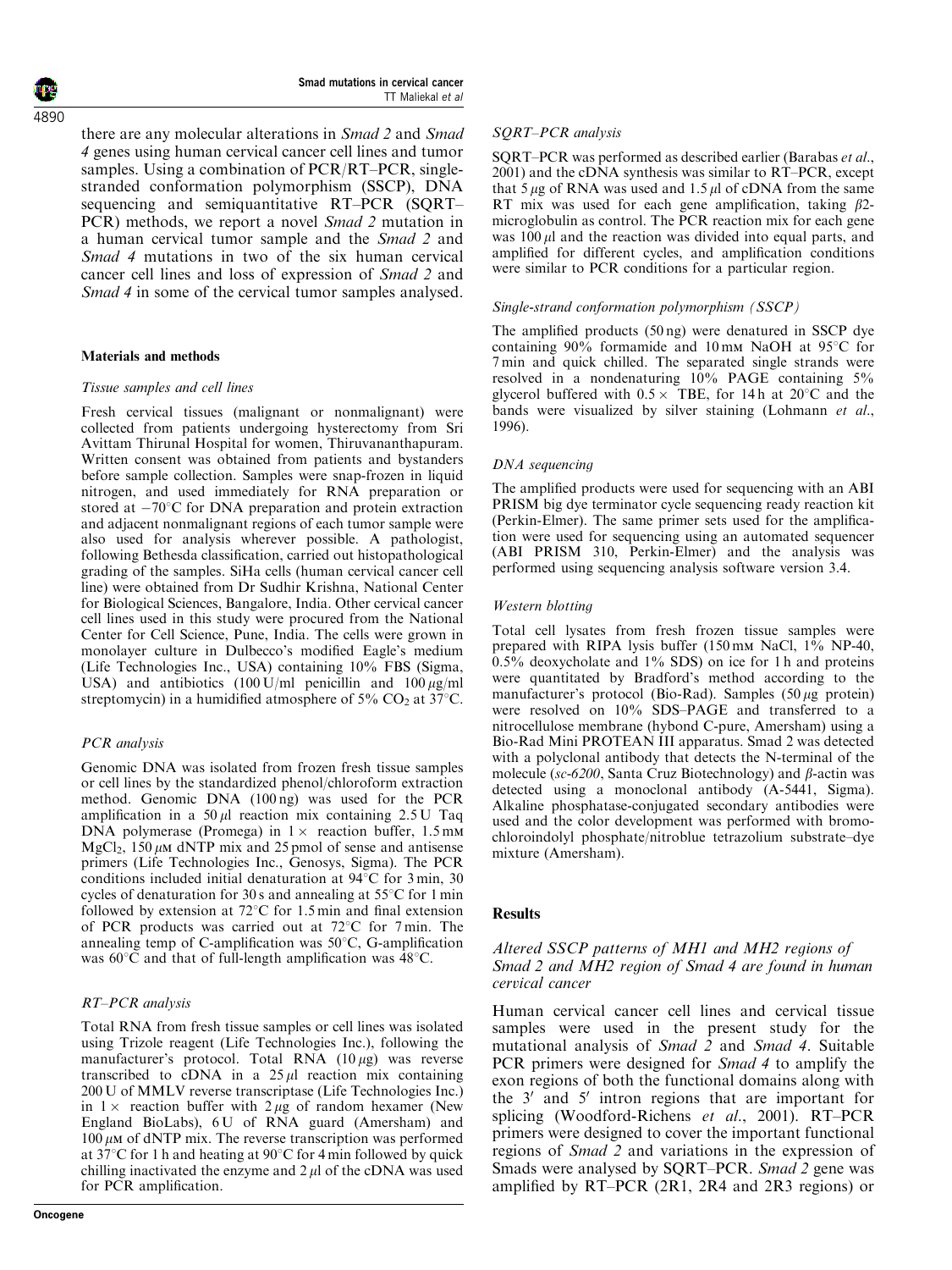PCR (S2 region), which together covered the MH1 and MH2 domains as depicted in a schematic representation (Figure 1a) and a representative gel showing products of the expected sizes (Figure 1c). Similarly, the MH1 and MH2 domains of Smad 4 were also amplified by PCR (regions a–g) or RT–PCR (S4 region), as illustrated in a schematic diagram (Figure 1b), and the products obtained are shown in a representative gel (Figure 1d). The oligonucleotide sequences of the different primer sets used for the amplification of Smad 2, Smad 4 and  $\beta$ 2-microglobulin (control) are noted in Table 1. When the amplified products were analysed by SSCP, altered patterns in 2R3 and 2R1 regions of Smad 2 were observed in C-33A, a human cervical cancer cell line (Figure 2a), and 10T, a cervical tumor sample (Figure 2b), respectively. For other Smad 2 regions, no alteration was noted for 20 tissue samples analysed by RT–PCR SSCP (2R3 and 2R4) and 25 tissue samples analysed for S2 by PCR-SSCP (data not shown). Although we used 25 tissue samples for PCR-SSCP analysis, we could use only 20 samples for RT–PCR



SSCP analysis due to the degradation of RNA in five samples. In Bu 25TK cells, there was an alteration in SSCP pattern for the E region of Smad 4 (Figure 2c) and for other Smad 4 regions, there was no alteration in all the six cervical cancer cell lines and 25 tissue samples that were analysed by PCR SSCP or 20 tissue samples analysed by RT–PCR SSCP (data not shown). Thus, we could detect two SSCP alterations of Smad 2, one in C-33A, a human cervical cancer cell line (2R3 region of MH2 domain), and another from a cervical tumor sample (2R1 region of MH1 domain). In addition, an altered SSCP band was found in the MH2 domain ('E' region) of *Smad 4* in Bu 25TK cells.

# DNA sequencing of altered SSCP bands reveals novel mutations of Smad 2 and Smad 4

The altered bands from C-33A (Figure 2a) and the human cervical tumor (10 T) sample (Figure 2b) were gel-eluted, reamplified and then used for sequencing with sense strand primers for 2R3 and antisense strand



Figure 1 Schematic representation of Smad 2 and Smad 4 regions and separation of products amplified. From the total RNA extracted from cervical tissue samples or cell lines, RT–PCR was used to amplify 2R1, 2R4 and 2R3 regions, whereas the DNA extracted was used for PCR to amplify the S2 region (a). S4 region of Smad 4 was amplified by  $RT-PCR$  and other regions were amplified by PCR (b). Lanes representing the amplified products from S2, 2R1, 2R3 and 2R4 regions of Smad 2 are shown and M represents the 100 bp ladder (c). The amplified products of Smad 4 from different regions (A–G and S4) are shown and M denotes the  $100$  bp ladder (d)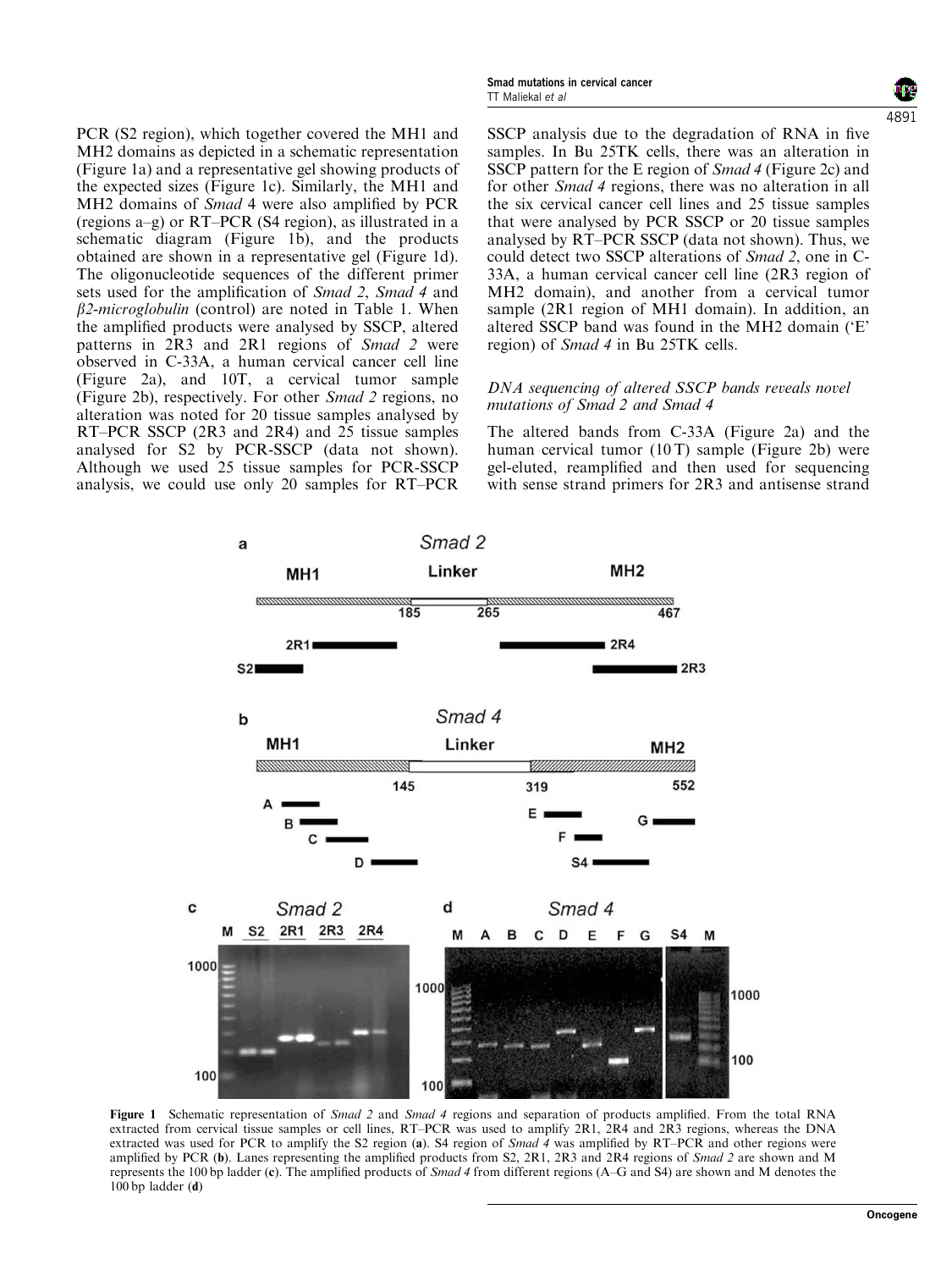4892

Smad mutations in cervical cancer TT Maliekal et al

| Gene                    | Name                          | Region         | Sequence                                  | Size of the product $(bp)$ |  |
|-------------------------|-------------------------------|----------------|-------------------------------------------|----------------------------|--|
| Smad 2                  | S2S                           | S <sub>2</sub> | 5'-GTCCATCTTGCCATTCACG-3'                 | 192                        |  |
|                         | S <sub>2</sub> A <sub>S</sub> |                | 5'-TGGTGATGGCTTTCTCAAGC-3'                |                            |  |
|                         | 2R1 S                         | 2R1            | 5'-AGATCAGTGGGATACAACAGG-3'               | 264                        |  |
|                         | 2R1 AS                        |                | 5-GGCACTAATACTGGAGGCAA-3'                 |                            |  |
|                         | 2R3S                          | 2R3            | 5'-CAGGGTTTTGAAGCCGTCTAT-3'               | 230                        |  |
|                         | 2R3AS                         |                | 5'-CATGGGACTTGATTGGTGAA-3'                |                            |  |
|                         | 2R4 S                         | 2R4            | 5'-TGTTAACCGAAATGCCACGG-3'                | 294                        |  |
|                         | 2R4 AS                        |                | 5'-TCTTATGGTGCACATTCTAGT-3'               |                            |  |
|                         | FL S                          | FL             | 5'-GAATTCGGGAGGTTCGATACAAGAGG-3'          | 1528                       |  |
|                         | FL AS                         |                | 5'-ATGGGCCCACACACAATGCTATGACAGAAG-3'      |                            |  |
| Smad 4                  | A                             | A              | 5'-AATGGGGATTGTAATACTGAGTTGG-3'           | 265                        |  |
|                         | A'                            |                | 5'-AGGTGATACAACTCGTTCGTAG-3'              |                            |  |
|                         | $\, {\bf B}$                  | B              | 5'-TCCTCATGTGATCTATGCCCG-3'               | 253                        |  |
|                         | $\mathbf{B}'$                 |                | 5'-CGGGCTATCTTCCAA-3'                     |                            |  |
|                         | $\mathbf C$                   | $\mathcal{C}$  | 5'-ACTACGAACGAG TTG TAT CAC C-3'          | 242                        |  |
|                         | C'                            |                | 5'-GGC AAA ATA TCA ACT ACA ATA CTC GGT-3' |                            |  |
|                         | D                             | D              | 5'- GAT AGC GTT TAT GCT ACT TCT G-3'      | 329                        |  |
|                         | D'                            |                | 5'-GCC CCT AAC CTC AAA ATC TAC-3'         |                            |  |
|                         | $\mathbf E$                   | E              | 5'-TGT TTT GGG TGC ATT ACA TTT C-3'       | 229                        |  |
|                         | $\mathbf{E}^{\prime}$         |                | 5'-ATC AAC AGT AAC AAT AGG GCA G-3'       |                            |  |
|                         | $\mathbf F$                   | $\mathbf F$    | 5'-GCT GCC CTA TTG TTA CTG TTG-3'         | 147                        |  |
|                         | $\mathbf{F}'$                 |                | 5'-CAA TTT TTT AAA GTA ACT ATC TGA-3'     |                            |  |
|                         | G                             | G              | 5'-GGA AGA GAT CAC CCT GTC CC-3'          | 319                        |  |
|                         | G'                            |                | 5'-ATT GTA TTT TGT AGT CCA CC             |                            |  |
|                         | S4S                           | S <sub>4</sub> | 5'-ACCTGGAGATGCTGTTCA-3'                  | 285                        |  |
|                         | S <sub>4</sub> A <sub>S</sub> |                | 5'-TGTCTTGGGTAATCCGGTC-3'                 |                            |  |
| $\beta$ 2-microglobulin | B2S                           |                | 5'-ACCCCCACTGAAAAAAGATGA-3'               | 114                        |  |
|                         | B <sub>2</sub> A <sub>S</sub> |                | 5'-GCATCTTCAAACCTCCATGAT-3'               |                            |  |

Table 1 Different primers used for the amplification

primers for 2R1. Sequencing of the 2R3 region of C-33A revealed a heterozygous condition with one normal allele and the other allele showing a 'G' deletion at codon 428 that caused a frame shift (Figure 3a) and also introduced a termination codon after codon 430 (Figure 3b). When the altered band from the tissue sample (10T) was sequenced, we could detect an insertion of 'A' in codon 122, which causes a frame shift (Figure 3c) and a pretermination after codon 135 (Figure 3d). Similarly, the altered band from Bu 25TK cells, after sequencing, was found to be heterozygous with one normal allele and another showing a G/A transition at 31 bp upstream-nontranslated regions of exon 8 of Smad 4 (Figure 3e). These results report two novel Smad 2 sequence alterations, one in a human cervical cancer cell line, C-33A (a 'G' deletion at codon 428), and another from a cervical tumor sample (an insertion of 'A' in codon 122), both of which caused frame shift and pretermination. In addition, a G/A transition at 31 bp upstream-nontranslated regions of exon 8 of Smad 4 in Bu 25TK cells was also noticed in the present work.

# Expression of Smad 2 is reduced in human cervical tumor samples

Using the Bethesda system of classification (Nguyen and Nordqvist, 1999), human cervical tissue samples were graded as nonmalignant, low-grade squamous intraepithelial lesion (LSIL/CIN-I), high-grade squamous intraepithelial lesion (HSIL/CIN-II/CIN-III) and squamous cell carcinoma (SCC). A total of 20 tissue samples – six nonmalignant, 10 SCC and four premalignant (LSILs and HSILs) samples – were analysed for Smad 2 expression by SQRT–PCR using primers for the 2R3 region and the results of SQRT–PCR are summarized in Table 2. The amplified products of four nonmalignant, six SCC and three premalignant samples are shown in Figure 4a. All the nonmalignant samples gave high or very high expression  $(3 + or 4 +)$  and, in contrast, none of the premalignant or SCC tissue samples showed high expression of Smad 2 (Figure 4a and Table 2). There was loss of Smad 2 expression in one out of four premalignant samples (25%), whereas it was six out of 10 SCC samples (60%) (Table 2). It appears that Smad 2 expression is reduced in SCCs and SILs of human cervical cancer; however, further analysis with a large number of samples is necessary to correlate these results with different stages of cervical cancer progression.

# Loss of Smad 4 expression is noticeable in some of the human cervical cancer samples

In all, 20 human cervical tissue samples used above were also analysed for Smad 4 expression by amplifying the S4 region. Figure 4b shows the amplified products of four nonmalignant, six SCC and three premalignant cervical tissue samples, but the overall results (20 samples) are summarized in Table 2. All nonmalignant samples showed high expression of Smad 4, and in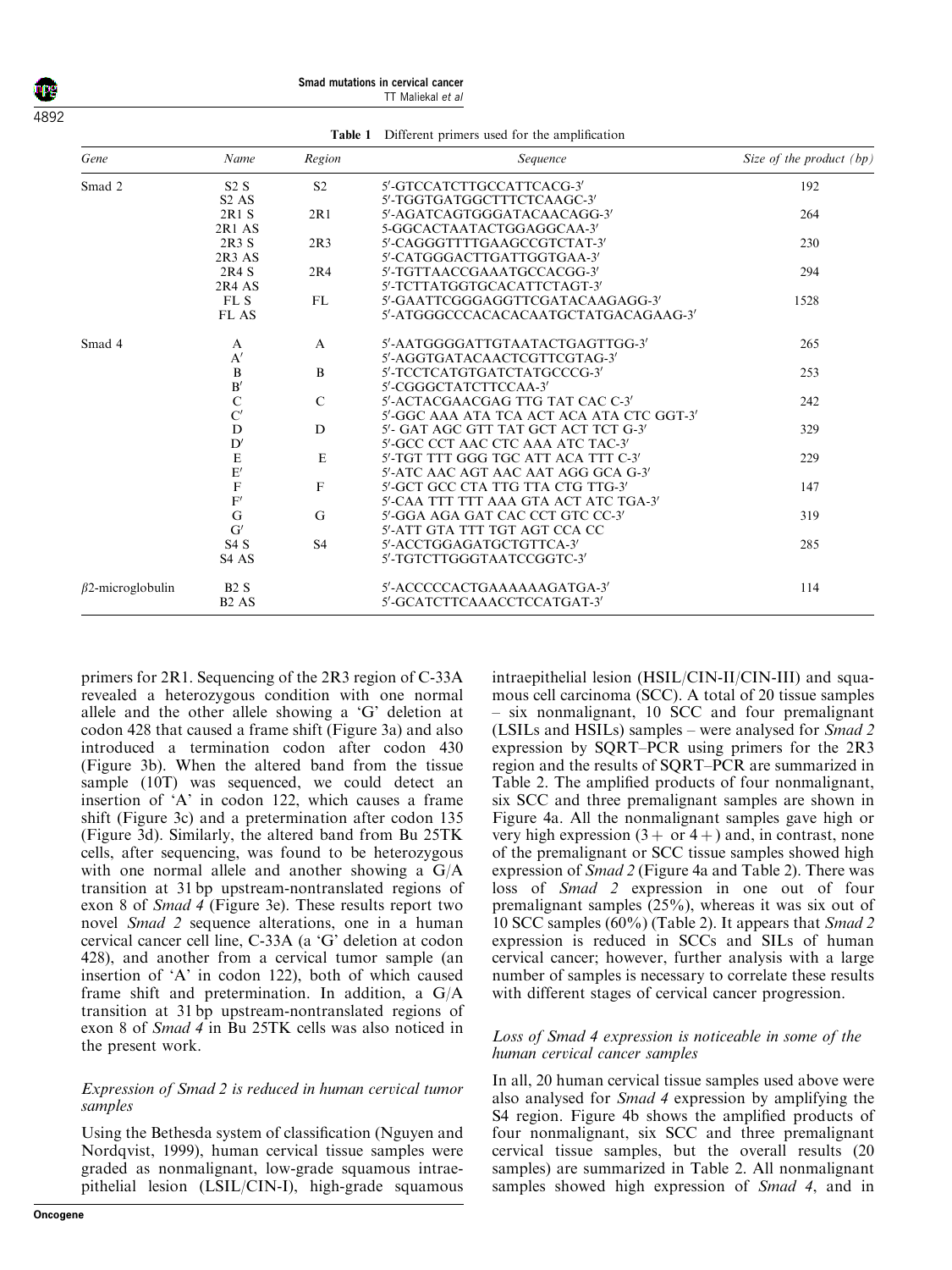

Figure 2 Screening for mutations of Smads. Total RNA was extracted from the human cervical cancer cell lines and 2R3 region of Smad 2 was then amplified by RT–PCR and analysed by SSCP as described in Materials and methods and the nondenatured control (ND) and an altered band (arrowhead) are shown (a). Nonmalignant (N) and malignant (T) regions from the same human cervical tissue samples were used for SSCP analysis of the 2R1 region of Smad 2 and the arrowhead indicates alteration in SSCP pattern (b). E region of *Smad 4* from the human cervical cancer cell lines was analysed by SSCP and the nondenatured control (ND) and the additional band (arrowhead) in SSCP are shown (c)

premalignant stages there was no considerable change in the expression level (Table 2). However, in SCC samples, 30% showed loss of expression of Smad 4, another 30% showed low expression and yet another 30% showed moderate expression (Table 2). These results, with a limited number of samples, indicate that loss of expression of Smad 4 tends to occur in SCC of human cervical cancer, although a firm conclusion warrants statistical evaluation with more samples.

# C-terminal of Smad 2 is deleted in human cervical cancer

In SQRT–PCR analysis, six SCC samples and one premalignant sample showed the absence of Smad 2 expression (Table 2), and in these seven samples, 2R1, 2R3 and 2R4 regions were PCR-amplified (Figure 5a). It was not possible to amplify the 2R3 region by PCR; however, 2R1 and 2R4 regions of all the samples could be PCR-amplified (although the intensity of amplification in one sample was low), suggesting a deletion. Since the 2R4 region is amplified in all samples, the 2R3S region should be intact, since its sequence overlaps with the N-terminal of the 2R4 region. To check whether the 2R3AS region is altered by any point mutation or deletion covering that region, a full-length amplification of Smad 2 was performed (FL S, FL AS, Table 1), the

Smad mutations in cervical cancer TT Maliekal et al



#### b normal

1367 gggtggggagcagaataccgaaggcagacggtaacaagtactcct 'a tgctggattgaacttcatctgaatggacctctacagtggttggac<br>C W I E L H L N G P L Q W L D  $1412$ aaagtattaactcagatgggatccccttcagtgcgttgctcaagc<br>K V L T Q M G S P S V R C S S  $1.457$ atgtcataa 1510 1502

# $C-33A$

1367 gggtggggagcagaataccgaagcagacggtaa 1399 G A E Y R S R R  $<sub>h</sub>$ </sub>

#### c CAATCCTTTTC CAATCCTTTTTC



# d

# normal 467 aaaggattgccacatgttatatattgccgattatggcgctggcct<br>K G L P H V I Y C R L W R W P 512 gatcttcacagtcatcatgaactcaaggcaattgaaaactgcgaa L H S H H E L K A I E N C D  $10T$ 467 aaaaqqattgccacatgttatatattgccgattatggcgctggcc K R I A T C Y I L P I M A L A 512 tg 514 e **TGGGAGGAT T GGGIAAGGAT**

Bu 25TK

normal

Figure 3 Sequence alterations of *Smads* in cervical cancer. Partial DNA sequence from the 2R3 region of C-33A is shown along with that of a representative nonmalignant tissue sample that matched with the published sequence of *Smad 2* (normal), when sequenced with sense strand primers (a). After the 'G' deletion (indicated with the arrowhead), the frame is shifted and the mutant sequence obtained from C-33A shows the heterozygous condition (b). The 2R1 region of a human cervical cancer tissue sample (10T) and the adjacent normal region were sequenced with antisense strand primers and the arrowhead indicates an additional 'T' indicating an  $A'$  insertion (c, d). E region of *Smad 4* in Bu 25TK was sequenced, which shows the G/A transition as indicated with an arrowhead, when compared with the normal sequence (e). The translation of Smad 2 with the mutant 2R3 allele of C-33A or mutant 2R1 from the tumor sample (10T) was determined along with the normal sequence (accession number AF027964) using the online software ORF finder (GeneBank). The asterisk represents termination codon

4893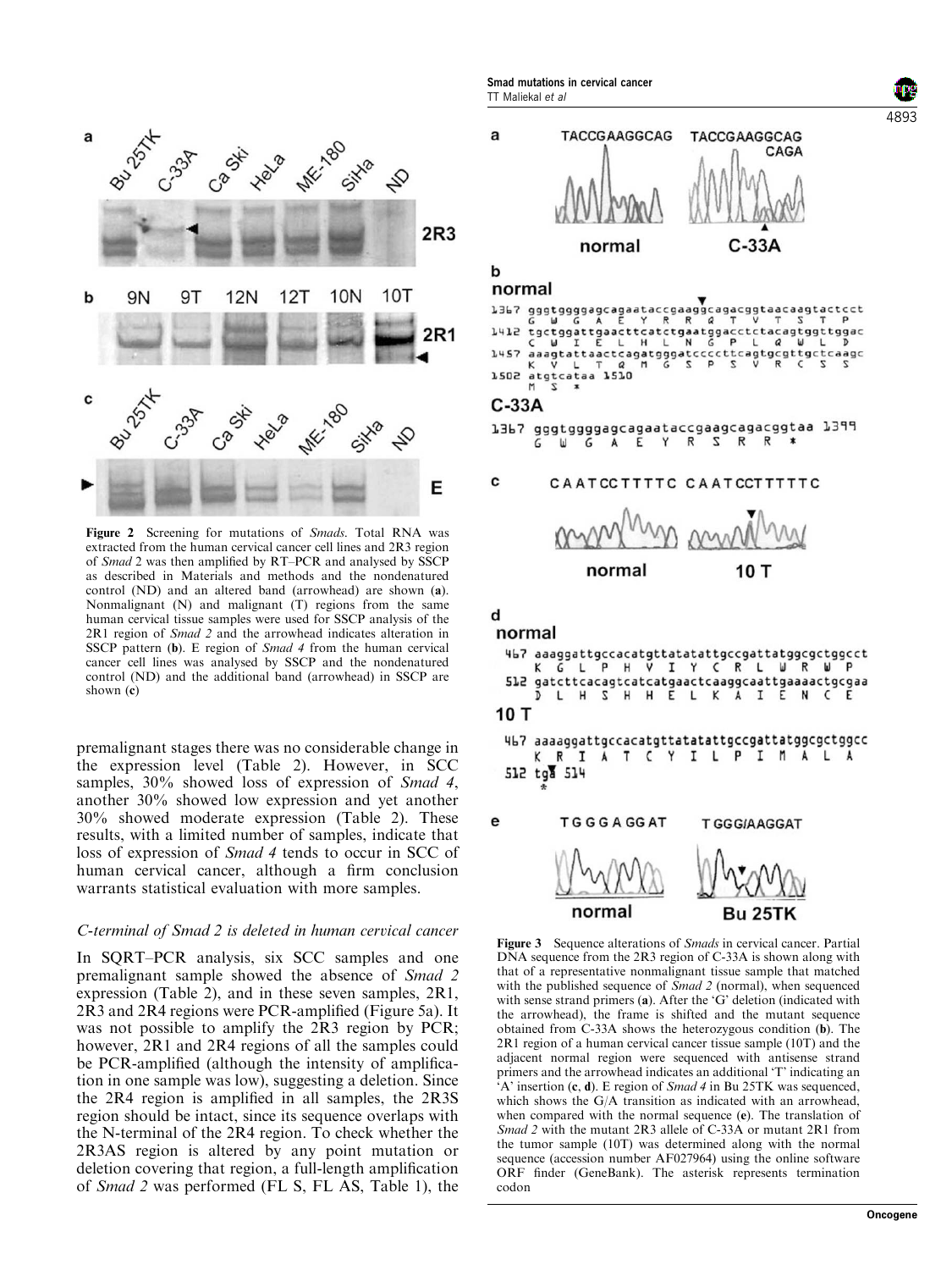Table 2 Expression of Smads in cervical tissue samples

| Nature of samples       | No. of samples | Smad 2 |       |      |      |      | Smad 4 |  |  |  |      |
|-------------------------|----------------|--------|-------|------|------|------|--------|--|--|--|------|
|                         |                | Neg    | $1 +$ | $2+$ | $3+$ | $4+$ | Neg    |  |  |  | $4+$ |
| Nonmalignant            |                |        |       |      |      |      |        |  |  |  |      |
| Premalignant            | 4              |        |       |      |      |      |        |  |  |  |      |
| Squamous cell carcinoma | 10             |        |       |      |      |      |        |  |  |  |      |

Scoring of expression was as follows: Neg – no amplification,  $1+$  – amplification in only one cycle (37 cycles),  $2+$  – amplification in two cycles (33 and  $37$  cycles),  $3+$  – amplification in three cycles (29, 33 and 37 cycles),  $4+$  – amplification in four cycles (25, 29, 33 and 37 cycles)



Figure 4 SQRT–PCR analysis of Smads in human cervical tissue samples. (a) 2R3 region of Smad 2 was amplified for different cycles as described in Materials and methods. The position of products obtained from nonmalignant, SCC or premalignant samples is indicated with an arrowhead.  $\beta$ 2-microglobulin amplification for 25 cycles was used as a control and the amplified products were run in an agarose gel  $(1.5\%)$ . (b) S4 region of *Smad 4* was amplified for different cycles along with *B2-microglobulin* control as described in Materials and methods

antisense primer being 44 bp downstream of the stop codon. Except for the nonmalignant sample, bands of expected size (1528 bp) were not observed in all the other samples (Figure 5b). Even though some low molecular weight bands below 700 bp were observed in the samples (Figure 5b lower panel), they were found to be nonspecific bands by reamplification of the internal region and sequencing with 2R4S primers (data not shown). Thus, the absence of full-length products in human cervical tumor tissue samples suggested that in those samples, the region covering 2R3AS (the Cterminal region) is deleted. However, the 5' end of the deletion could be anywhere after 2R4AS (codon 415), and the deletion length may also vary (from codon 415 to codon 467) among samples. To see whether there are changes at the protein level, Western blot was carried out, and in three tissue samples (39, 40 and 46), a slight



Figure 5 (a) SCC samples (28, 35, 38, 40, 43 and 46) and a premalignant sample (39), which showed no amplification in SQRT–PCR of the 2R3 region of Smad 2 in Figure 4, were amplified for 2R1 and 2R4 regions of the gene, as described before, using the same cDNA mix. Three independent amplifications of all the three regions from three different cDNA mixes were used to confirm these results. (b) Full-length amplification of Smad 2 was performed as described in Materials and methods. Taking the fulllength product as the template, 2R4 region was amplified (lower panel) and N represents a nonmalignant sample. (c) Western blot of Smad 2 was carried out with the tissue samples taking  $\beta$ -actin as control and N represents the nonmalignant sample. (d) MH1 region of *Smad 4* was amplified by  $\overline{RT}-\overline{PCR}$  using  $\overline{B}$  and  $\overline{A}$ ' primers for the three samples that showed absence of S4 amplification in SQRT–PCR  $(28, 35 \text{ and } 38)$ , along with a sample that showed high expression (40). D region was amplified by PCR using genomic DNA. PCR amplification of S2 was carried out as a positive control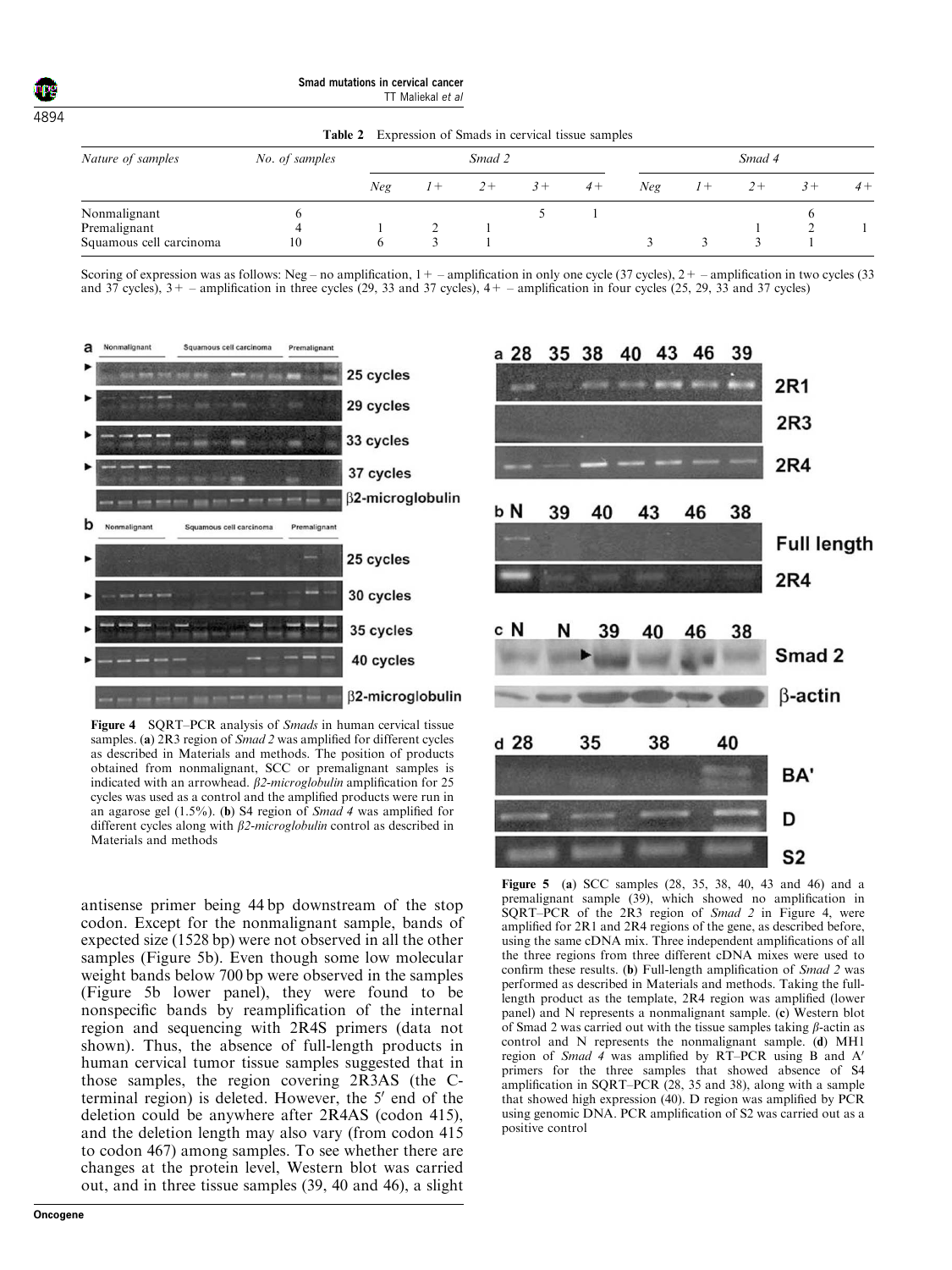shift in the position of Smad 2 (a slightly low molecular weight band) was observed (Figure 5c). These results support the possibility of the formation of a truncated protein product (maximum difference in the molecular weight expected is 5.7 kDa), predicted by the C-terminal deletion. However, in one of the samples (38), no change in molecular weight was visible; instead, the protein level was low (Figure 5c), probably due to increased protein degradation rather than loss of transcription (Figure 5a). These results suggest that the C-terminal of Smad 2 is deleted in human cervical cancer.

# Absence of Smad 4 expression is due to loss of transcription of the gene

The three SCC samples that showed loss of expression of the S4 region from the MH2 domain of Smad 4 (Table 2) were used to amplify the MH1 domain by RT– PCR using B and  $A'$  primers (Table 1). The MH1 domain also did not amplify in samples in which there was no amplification in SQRT—PCR, whereas the sample that gave  $3+$  amplification (40) yielded a fragment of  $147$  bp in  $BA'$  amplification (Figure 5d). Using genomic DNA, the D region of Smad 4 was amplified along with a control amplification of S2 (Smad 2), and these two amplified in all the samples (Figure 5d). Although we screened 25 tissue samples and six cervical cancer cell lines for mutational status of MH1 and MH2 domains of Smad 4 using eight different primer sets, we could not detect any sequence alteration in the coding region of the gene. Thus, the expression level of Smad 4 was not altered in nonmalignant and premalignant (LSIL or HSIL) samples when analysed by SQRT–PCR, but in SCC, there was a decrease in the expression level of Smad 4. The absence of expression of MH1 and MH2 domains ruled out the possibility of intragenic deletions, and PCR amplification using genomic DNA indicated that there is no deletion of the Smad 4 alleles. So, the absence of expression in SQRT–PCR is due to transcription loss rather than deletion of the gene.

Taken together, our results reveal two novel Smad 2 sequence alterations, one in a human cervical cancer cell line, C-33A (a 'G' deletion at codon 428), and another from a cervical tumor sample (an insertion of 'A' in codon 122), both of which cause frame shift and pretermination. Smad 2 expression decreased in SCC of human cervical cancer and interestingly, out of the 10 SCC samples analysed, alteration of Smad 2 was found in seven of them, including the 10T sample showing novel mutation and six with C-terminal deletions. In addition, a G/A transition in the nontranslated regions of exon 8 of Smad 4 in Bu 25TK cells was also observed, and the loss of expression of Smad 4 found in some of the tumor samples is due to transcription loss rather than deletion of the gene.

# Discussion

 $TGF-\beta$  is well known for its antiproliferative effects, and the neoplastic cells often lose their sensitivity to TGF- $\beta$ 

(de Caestecker et al., 2000) and mutations of Smads also contribute to the TGF- $\beta$  resistance in esophageal, colorectal and pancreatic cancers (Eppert et al., 1996; Hilgers et al., 2000; Tanaka et al., 2000; Costentin et al., 2002; Salovaara et al., 2002). The present study reveals a frame shift mutation (Arg428Ser) of Smad 2 in C-33A as a result of deletion of 'G' in the L3 loop that determines the specificity of Smad–receptor interaction. This mutation can potentially abolish Smad 2 binding to T $\beta$ RI, since Arg428 is one of the six conserved residues of the L3 loop (Lo et al., 1998). Furthermore, the pretermination caused by this mutation predictably results in a truncated protein, which lacks the residues for phosphorylation by T $\beta$ RI (Ser465 and Ser467 of Smad 2), a key step in TGF- $\beta$  signal transduction (Abdollah *et al.*, 1997). The C-terminal deletion noted in this study is important, since the region harbors the site of phosphorylation that is essential not only for the function of Smad 2, but also for the nuclear accumulation of active Smads (Liu et al., 1997). In C-33A, there could be alterations of other components of the TGF- $\beta$  pathway such as the mutation of T $\beta$ RII (Kang *et al.*, 1998; Chu et al., 1999). Presumably, another frame shift mutation detected in the present study in a cervical cancer squamous cell carcinoma sample (10T) also results in a truncated product without the MH2 domain of Smad 2 that is involved in receptor binding, phosphorylation, heteromeric complex formation and in the interaction with other transcription factors (ten Dijke *et al.*, 2000). Interestingly, mutations of T $\beta$ RI or T $\beta$ RII alone could not explain the loss of sensitivity to  $TGF-\beta$  reported in human cervical cancer cell lines, suggesting that inactivation of signal mediators downstream of the receptors such as Smads could be the reason for TGF- $\beta$ resistance (Kang et al., 1998; Chu et al., 1999). Consistent with the low expression of Smad 2 in all of the tissue samples (premalignant and SCC) observed by us in human cervical cancer, loss of expression of Smad 2 was reported in head and neck squamous cell carcinoma by immunohistochemical analysis (Muro-Cacho et al., 2001). Homozygous deletions of Smad 4 were reported in pancreatic cancer (Hahn *et al.*, 1996) and a 9 bp deletion of Smad 2 was reported in a human lung cancer cell line (Uchida et al., 1996), but in other cancers and other Smads usually the mutations reported are point mutations (MacGrogan et al., 1997; Miyaki et al., 1999; Woodford-Richens et al., 2001).

We have identified a sequence change in the  $3'$  splice acceptor site of intron 7 of Smad 4 in Bu 25TK and splice site selection is mediated through the recognition of conserved sequences at the  $5'$  and  $3'$  splice sites, the branch point and the polypyrimidine tract (in the splice acceptor arm) by a number of proteins and U-rich small ribonucleoprotein particles (Bindereif and Green, 1987). However, we could not show that the mutation we detected could alter the splicing, as we did not observe any alternate spliced products of Smad 4 in the Western blot (data not shown). In a few cancers, Smad 4 alterations are not involved in carcinogenesis (Kim et al., 1996; Schutte et al., 1996; Bevan et al., 1999; Osawa et al., 2000; Patel et al., 2002). The expression of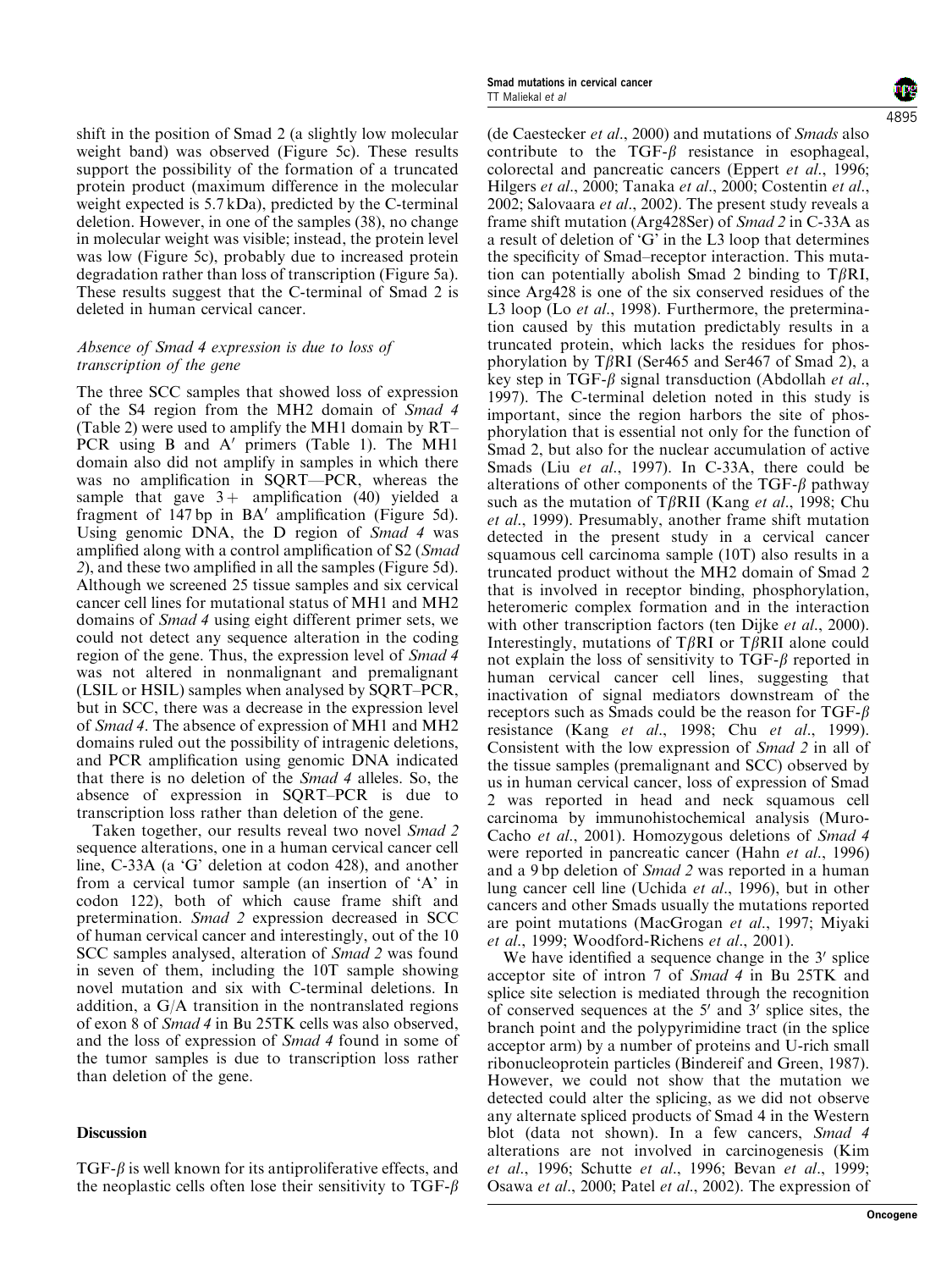Smad 4 was absent or reduced in colorectal cancer (Salovaara et al., 2002) and correlated with the progression of colonic adenocarcinoma (Maitra et al., 2000) when analysed with immunohistochemistry. RT– PCR analysis showed no considerable expression variation in pancreatic cancer (Barbera et al., 2000) and myelogenous leukemia (Kaneko et al., 1998), but there was expression loss in neuroblastoma (Kong *et al.*, 1997). With a tissue microarray study, Xie et al. (2002) have shown that loss of *Smad 4* is inversely correlated with the presence of axillary lymph node metastasis in breast cancer. Present data showing loss of Smad 4 expression in some of the SCC samples of human cervical cancer are consistent with the inactivation of Smad 4 associated with later stages in breast cancer (Xie et al., 2002), pancreatic cancer (Barbera et al., 2000), colorectal cancer (Salovaara et al., 2002) and colonic adenocarcinoma (Maitra et al., 2000). It is possible that alteration of Smad genes found in the present work may, at least in part, explain the LOH at 18q reported in cervical cancer with distant metastasis (Dellas et al., 1999). Further studies (with more number of samples), especially on the expression of Smads in correlation with different histological grades and clinical stages of cervical cancer, may give a better picture on the role

# References

- Abdollah S, Macias-Silva M, Tsukazaki T, Hayashi H, Attisano L and Wrana JL. (1997). J. Biol. Chem., 272, 27678–27685.
- Attisano L and Wrana JL. (2002). Science, 296, 1646-1647.
- Barabas E, Nagy K, Varkonyi V and Horvath A. (2001). Braz. J. Med. Biol. Res., 34, 1271–1275.
- Barbera VM, Martin M, Marinoso L, Munne A, Carrato A, Real FX and Fabre M. (2000). Biochim. Biophys. Acta, 1502, 283–296.
- Bevan S, Woodford-Richens K, Rozen P, Eng C, Young J, Dunlop M, Neale K, Phillips R, Markie D, Rodriguez-Bigas M, Leggett B, Sheridan E, Hodgson S, Iwama T, Eccles D, Bodmer W, Houlston R and Tomlinson I. (1999). Gut, 45, 406–408.
- Bindereif A and Green MR. (1987). *EMBO J.*, 6, 2415– 2424.
- Cain JM and Howett MK. (2000). Science, 288, 1753–1755.
- Chu TY, Lai JS, Shen CY, Liu HS and Chao CF. (1999). Int. J. Cancer, 80, 506–510.
- Costentin L, Pages P, Bouisson M, Berthelemy P, Buscail L, Escourrou J, Pradayrol L and Vaysse N. (2002). Pancreatology, 2, 17–25.
- de Caestecker MP, Piek E and Roberts AB. (2000). J. Natl. Cancer Inst., 92, 1388–1402.
- Dellas A, Torhorst J, Jiang F, Proffitt J, Schultheiss E, Holzgreve W, Sauter G, Mihatsch MJ and Moch H. (1999). Cancer Res., 59, 3475–3479.
- Eppert K, Scherer SW, Ozcelik H, Pirone R, Hoodless P, Kim H, Tsui LC, Bapat B, Gallinger S, Andrulis IL, Thomsen GH, Wrana JL and Attisano L. (1996). Cell, 86, 543–552.
- Hahn SA, Hoque AT, Moskaluk CA, da Costa LT, Schutte M, Rozenblum E, Seymour AB, Weinstein CL, Yeo CJ, Hruban RH and Kern SE. (1996). Cancer Res., 56, 490–494. Heldin CH, Miyazono K and ten Dijke P. (1997). Nature, 390, 465–471.

of Smads during cervical tumor progression. Nevertheless, our results do highlight an important role for Smads 2 and 4 in human cervical tumors.

# Abbreviations

TGF- $\beta$ , transforming growth factor- $\beta$ ; T $\beta$ RI, transforming growth factor receptor type I;  $T\beta RII$ , transforming growth factor receptor type II; RT–PCR, reverse transcription–PCR; SQRT–PCR, semiquantitative reverse transcription–PCR; EMSA, electrophoretic mobility shift assay; SSCP, singlestrand conformation polymorphism; CIN, cervical intraepithelial neoplasia; LSIL, low-grade squamous intraepithelial lesion; HSIL, high-grade squamous intraepithelial lesion; SCC, squamous cell carcinoma.

# Acknowledgements

We thank Dr PK Shyamala Devi for providing fresh cervical tissues, and Dr Balaraman Nair, Ms Indu Ramachandran and Ms Sheela for technical advice and help. A research grant from the Department of Science and Technology (to DK), program support to the Rajiv Gandhi Center by the Department of Biotechnology, a Research Associate Fellowship (to AN) and a Senior Research Fellowship (to TTM) by the Council of Scientific and Industrial Research, Government of India are gratefully acknowledged.

- Hilgers W, Song JJ, Haye M, Hruban RR, Kern SE and Fearon ER. (2000). Genes Chromosomes Cancer, 27, 353– 357.
- Howe JR, Roth S, Ringold JC, Summers RW, Jarvinen HJ, Sistonen P, Tomlinson IP, Houlston RS, Bevan S, Mitros FA, Stone EM and Aaltonen LA. (1998). Science, 280, 1086– 1088.
- Jayaraman L and Massague J. (2000). J. Biol. Chem., 275, 40710–40717.
- Kaneko H, Horiike S, Sasai Y, Iwai T, Nakao M, Yokota S, Taniwaki M, Kashima K and Misawa S. (1998). Acta Haematol., 99, 187–190.
- Kang SH, Won K, Chung HW, Jong HS, Song YS, Kim SJ, Bang YJ and Kim NK. (1998). Int. J. Cancer, 77, 620–625.
- Kim SK, Fan Y, Papadimitrakopoulou V, Clayman G, Hittelman WN, Hong WK, Lotan R and Mao L. (1996). Cancer Res., 56, 2519–2521.
- Kong XT, Choi SH, Inoue A, Xu F, Chen T, Takita J, Yokota J, Bessho F, Yanagisawa M, Hanada R, Yamamoto K and Hayashi Y. (1997). Cancer Res., 57, 3772–3778.
- Lee S, Cho YS, Shim C, Kim J, Choi J, Oh S, Zhang W and Lee J. (2001). Int. J. Cancer, 94, 500-507.
- Liu F, Pouponnot C and Massague J. (1997). Genes Dev., 11, 3157–3167.
- Lo RS, Chen YG, Shi Y, Pavletich NP and Massague J. (1998). EMBO J., 17, 996–1005.
- Lohmann DR, Brandt B, Hopping W, Passarge E and Horsthemke B. (1996). Am. J. Hum. Genet., 58, 940–949.
- MacGrogan D, Pegram M, Slamon D and Bookstein R. (1997). Oncogene, 15, 1111–1114.
- Maitra A, Molberg K, Albores-Saavedra J and Lindberg G. (2000). Am. J. Pathol., 157, 1105–1111.
- Miyaki M, Iijima T, Konishi M, Sakai K, Ishii A, Yasuno M, Hishima T, Koike M, Shitara N, Iwama T, Utsunomiya J, Kuroki T and Mori T. (1999). Oncogene, 18, 3098–3103.